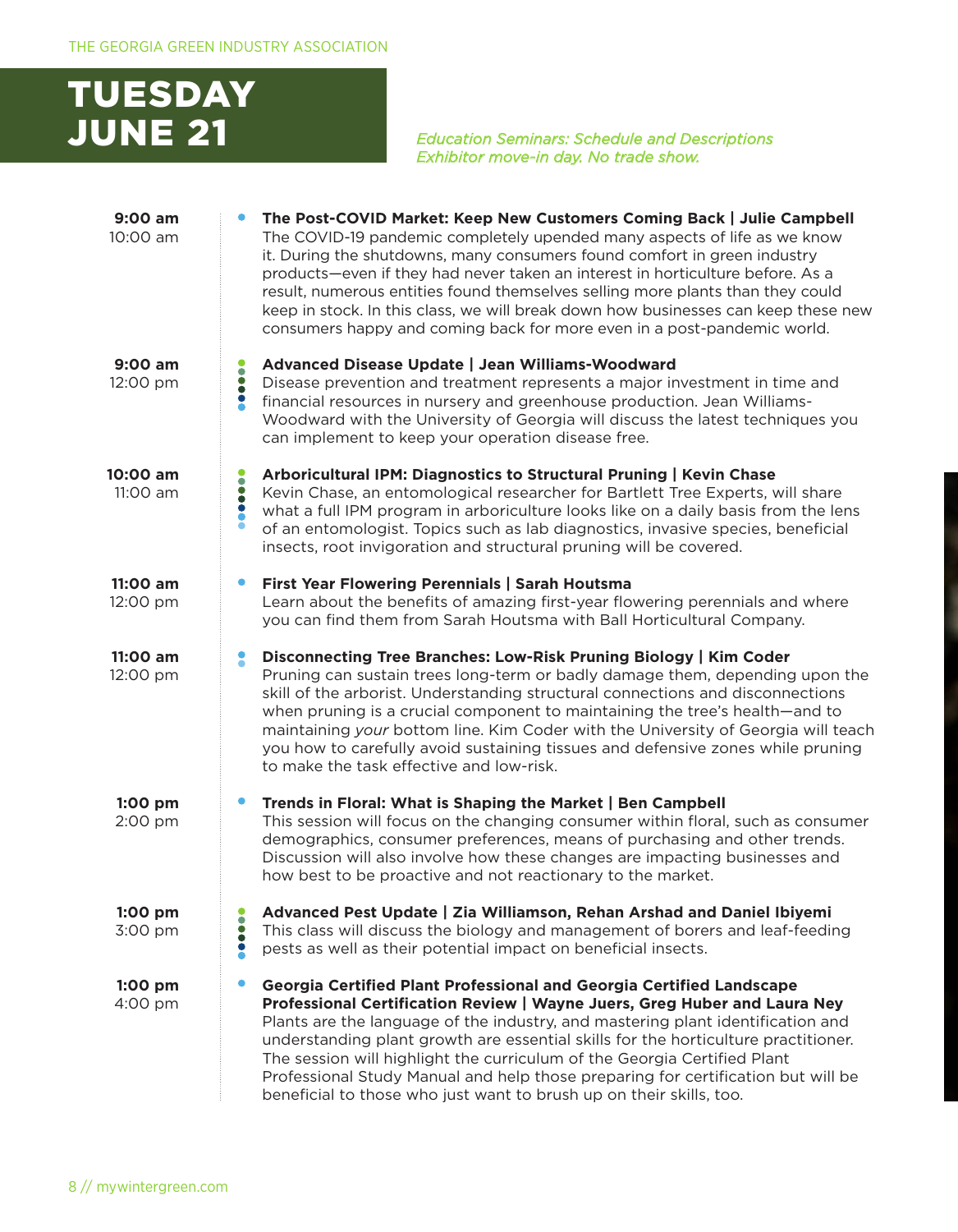**2:00 pm** 3:00 pm

## **PANEL DISCUSSION: Customer Service in a Post-Pandemic World: What to Keep, What to Lose | Ben Campbell, Julie Campbell and other industry leaders**



*Pesticide applicator CEUs applied for in GA, TN, AL, NC, and SC. CEUs applied for with GCLP, ISA and IA. Approval pending for TN, ISA and IA.*

 $\bullet$  Georgia • Tennessee • Alabama • South Carolina • GCLP

● North Carolina ● ISA  $\bullet$  IA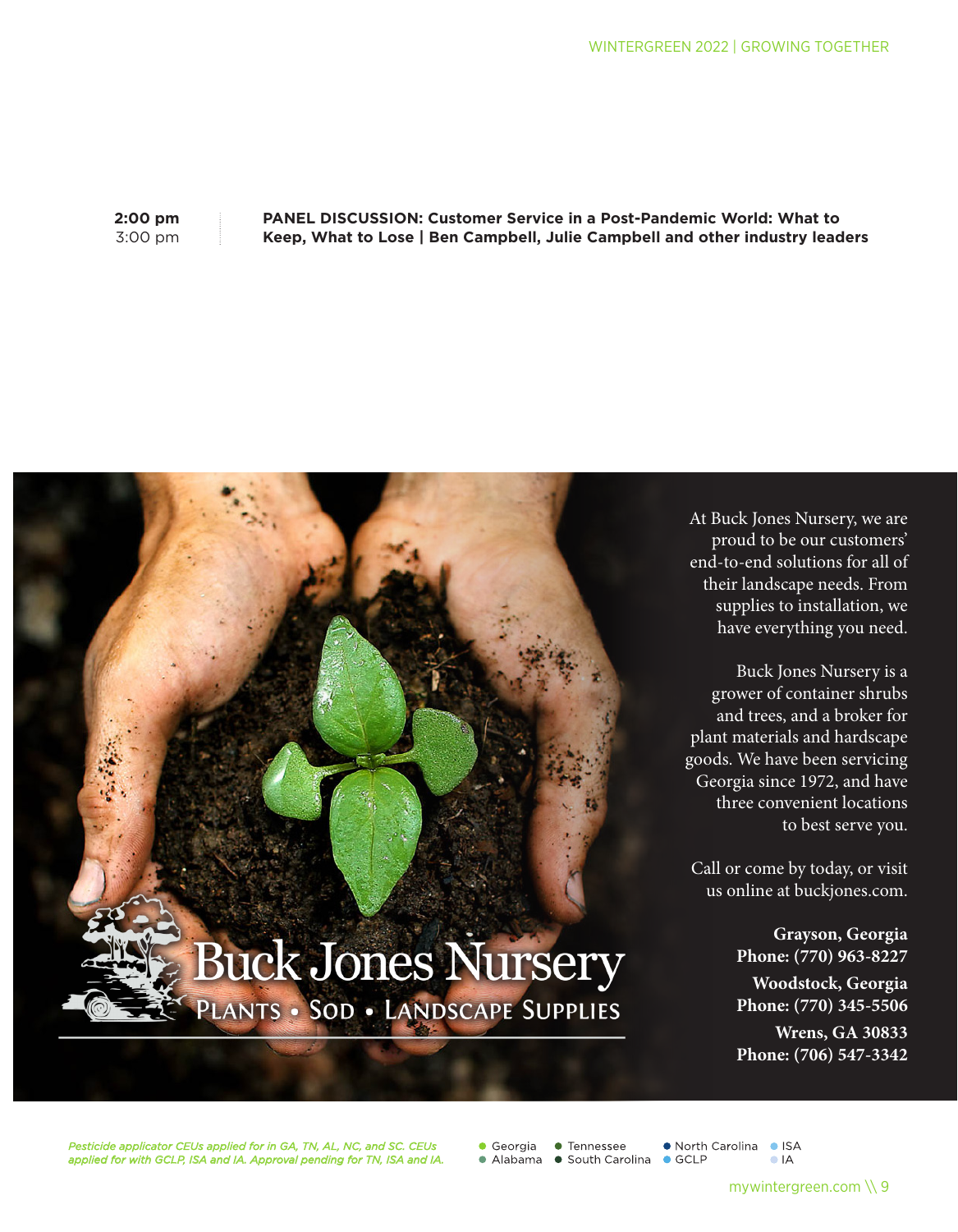## WEDNESDAY JUNE 22 *Education Seminars: Schedule and Descriptions*

*Trade show open from 9:00 am - 4:00 pm.*

| $9:00$ am<br>10:00 am | The Georgia Green Landscape Stewards Program   Jessica Warren and<br><br><b>Martin Wunderly</b>                                                                                                                                                                                                                                                                                                                                                                                                                     |
|-----------------------|---------------------------------------------------------------------------------------------------------------------------------------------------------------------------------------------------------------------------------------------------------------------------------------------------------------------------------------------------------------------------------------------------------------------------------------------------------------------------------------------------------------------|
|                       | The Georgia Green Landscape Stewards Program created by University of<br>Georgia Extension is a certification program for businesses and residences in<br>Georgia. Our goal is to provide fact-based information to clientele and help them<br>implement sustainable green practices in their landscape. Join us to find out how<br>you can help protect our natural resources for generations to come.                                                                                                             |
| $9:00$ am<br>10:00 am | Managing Insect Pests in the Landscape   Will Hudson<br><b>PODD</b><br>This class will discuss the identification of pests and symptoms of damage in the<br>landscape along with management options for professional landscape managers<br>and homeowners.                                                                                                                                                                                                                                                          |
| $9:00$ am<br>11:00 am | Plant Diseases of Concern for Landscape Managers   Jean Williams-Woodward<br><b></b><br>Plant diseases in the landscape are a cause of concern for landscape managers.<br>Not only do they cause aesthetic damage, but some can kill. Learn to identify<br>plant diseases and best management practices to prevent disease development<br>and keep diseases from spreading within the landscape. An update on boxwood<br>blight management will also be given.                                                      |
| 9:00 am<br>4:00 pm    | New Plants   Allan Armitage, Michael Dirr and other industry specialists<br>$\bullet$<br>Learn about the latest and greatest herbaceous and woody ornamental<br>plants from the various illustrious breeding programs including those at Ball<br>Horticulture, the Trial Gardens at the University of Georgia and more.                                                                                                                                                                                             |
| 10:00 am<br>11:00 am  | <b>Conserving Pollinators Is Big Business   Becky Griffin</b><br>$\bullet$<br>Pollinator gardens can be big business as homeowners, park managers, schools<br>and private businesses want to add these unique gardens to their landscapes.<br>Join us and learn more about these gardens and see how you can incorporate<br>them into your business model.                                                                                                                                                          |
| 10:00 am<br>11:00 am  | :<br>All You Need to Know About Trees   Christie Bryant<br>This class is your one-stop-shop to learn the things you didn't know that you<br>didn't know about trees. Christie Bryant, certified arborist and president and<br>founder of Speaking for the Trees: Consulting Arborists, a Georgia-based tree<br>health consulting firm, teaches how trees grow, how they mature and how you<br>can work better with them in the landscape. Plus, she discusses tree ordinances<br>and how they affect your business. |
| 11:00 am<br>12:00 pm  | Weed Control in the Landscape   Mark Czarnota<br><b></b><br>Are weeds a problem in your ornamental beds or nursery? Join this class to<br>learn all about weed control in ornamental beds and nursery production. We will<br>discuss basic weed biology, weed control choices and herbicide information.                                                                                                                                                                                                            |
| 11:00 am<br>12:00 pm  | Hardscapes Garden Lovers Love to Love   Craig McManus<br>The demand for hardscapes in the garden is exploding. This class will teach you<br>how to carefully assess your clients needs and design high value projects that<br>last for generations by avoiding common construction mistakes.                                                                                                                                                                                                                        |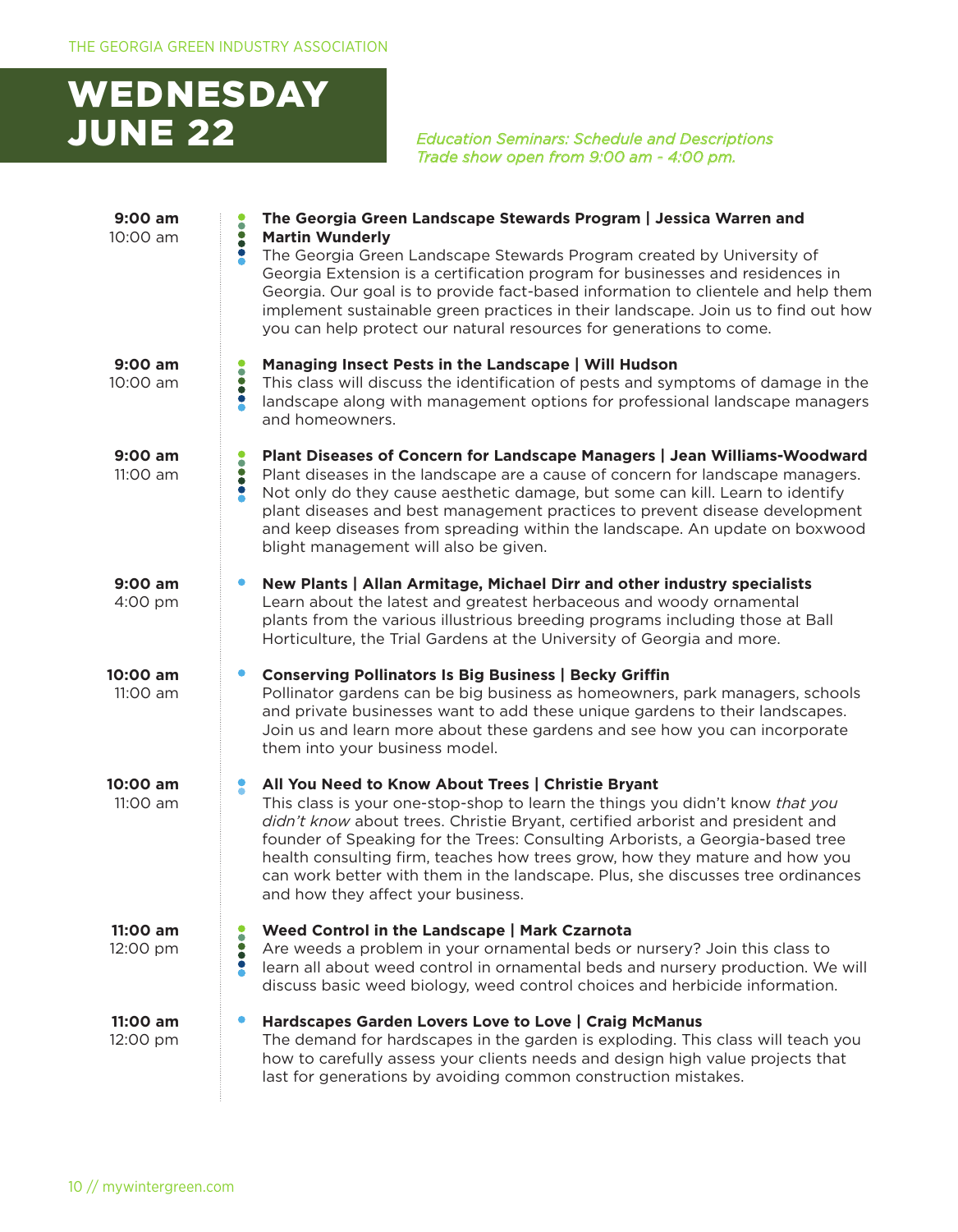| 1:00 pm<br>2:00 pm | <b>Sprayer Calibration   Mark Czarnota</b><br>Join Mark Czarnota, associate professor and weed scientist for the Department<br>of Horticulture at the University of Georgia, to learn how to properly calibrate<br>your sprayer to achieve the most effective pesticide application.                                                                                                                                                                                                                                                                                                                                           |
|--------------------|--------------------------------------------------------------------------------------------------------------------------------------------------------------------------------------------------------------------------------------------------------------------------------------------------------------------------------------------------------------------------------------------------------------------------------------------------------------------------------------------------------------------------------------------------------------------------------------------------------------------------------|
| 1:00 pm<br>2:00 pm | <b>Creating Effective Workflow Management Systems   Jenny Hardgrave</b><br>$\bullet$<br>Simply Flowers, Inc. successfully designs, plans, installs, invoices and maintains<br>gardens for almost one thousand properties every year. How? By implementing<br>a workflow management system that really works. In this class, Jenny Hardgrave,<br>president of Simply Flowers, will teach you how to create your own workflow<br>system in your business that will help minimize errors, improve communication<br>and maximize efficiency so your flower seasons run smoother than ever before.                                  |
| 1:00 pm<br>2:00 pm | Now Trending at the Botanical Gardens   Katie McCollum and Raleigh Wasser<br>This class will discuss share some of the best features and plants in Georgia's<br>botanical gardens. First, Katie McCollum, curator at the State Botanical Garden,<br>will discuss the Alice H. Richards Children's Garden which teaches children of<br>all ages more about the plants and animals that call Georgia home. Then, take a<br>look at some of the Atlanta Botanical Garden's favorite and toughest perennials<br>with Horticulture Manager Raleigh Wasser and learn which plants stay beautiful<br>even under stressful conditions. |
| 2:00 pm<br>3:00 pm | <b>Biocontrol Options for Common Pests   Daryl Johnson</b><br><b>OOO</b><br>This session will discuss practical and effective solutions for the most common<br>pests-such as aphids, thrips and spider mites-using various biocontrol options<br>and techniques.                                                                                                                                                                                                                                                                                                                                                               |
| 2:00 pm<br>3:00 pm | Seed Saving: Creating a Garden Legacy   Josh Fuder<br>$\bullet$<br>This class is an overview of plant biology, techniques and best practices for<br>proper seed saving.                                                                                                                                                                                                                                                                                                                                                                                                                                                        |
| 2:00 pm<br>3:00 pm | <b>Pruning Ornamentals   Rob Trawick</b><br>$\bullet$<br>Join us to learn proper pruning techniques and the tools to achieve the best results.                                                                                                                                                                                                                                                                                                                                                                                                                                                                                 |
| 3:00 pm<br>4:00 pm | Soil Basics and Fertility   Jason Lessl<br>$\bullet$<br>This session will cover the physical and chemical properties of soil which enables<br>it to function as a medium for plant growth. Jason Lessl with the University of<br>Georgia will discuss how these parameters impact soil fertility and management<br>practices, and he will demonstrate how to take samples of soil and plant tissue,<br>how to perform an analysis of the samples and how to interpret the results.                                                                                                                                             |
| 3:00 pm<br>4:00 pm | The Whats, Whys and Hows of Tree Pruning   Jason Gordon<br>2<br>This presentation will address reasons for young and mature tree pruning,<br>pruning types and pruning techniques.                                                                                                                                                                                                                                                                                                                                                                                                                                             |
| 3:00 pm<br>4:00 pm | Streambank Restoration: Is It Really All Downhill from Here?   James Shelton<br>Fixing streambanks is a tricky issue to address, but it's critical to stewarding the<br>resources that keep us going. University of Georgia Associate Professor James<br>Shelton will share techniques and case studies to help you stay between the ditches.                                                                                                                                                                                                                                                                                  |

*Pesticide applicator CEUs applied for in GA, TN, AL, NC, and SC. CEUs applied for with GCLP, ISA and IA. Approval pending for TN, ISA and IA.*

- Georgia Tennessee • North Carolina • ISA • Alabama • South Carolina • GCLP
	- $\bullet$  IA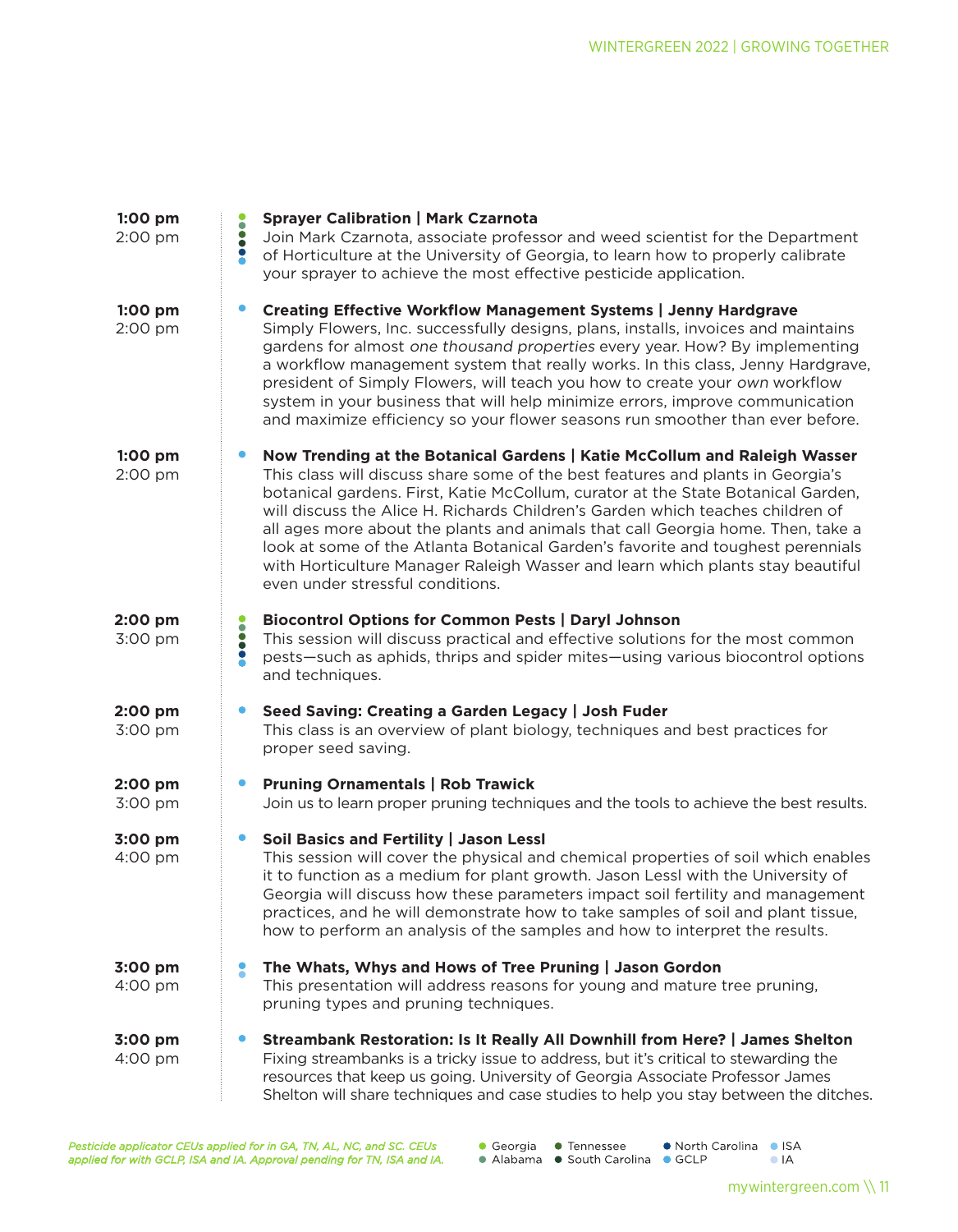## THURSDAY JUNE 23 *Education Seminars: Schedule and Descriptions*

*Trade show open from 9:00 am - 3:00 pm.*

| 7:30 am<br>8:30 am     | <b>GGIA Annual Meeting   GGIA Board of Directors</b><br>Join the GGIA Board of Directors and special guests as we announce the winners<br>of the GGIA Professional Awards and present the winners of the GGIA Bill<br>Inabinet Scholarships. Learn more about the work of the association as well as<br>updates from our key strategic partners. Complimentary breakfast provided.                                                                                                                                                                                                                                                                                                                  |
|------------------------|-----------------------------------------------------------------------------------------------------------------------------------------------------------------------------------------------------------------------------------------------------------------------------------------------------------------------------------------------------------------------------------------------------------------------------------------------------------------------------------------------------------------------------------------------------------------------------------------------------------------------------------------------------------------------------------------------------|
| 8:00 am<br>4:00 pm     | <b>Pesticide Training and Review   UGA Extension</b><br>Georgia county extension agents will train turfgrass and ornamental landscape<br>employees to obtain a Commercial Pesticide Applicator's Category 24 Georgia<br>license. This license is required for anyone that does contract spraying of<br>herbicides, insecticides and fungicides in Georgia for residential, industrial, or<br>business applications. This session is also open to licensed applicators who<br>would like a refresher course. Participants are required to purchase and bring<br>both the National Pesticide Applicator Certification Core Manual and the<br>Ornamental & Turf Pest Management (Cat. 24) Study Guide. |
| $8:45$ am<br>$9:45$ am | <b>GCPP and GCLP Meet and Greet   Greg Huber</b><br>All Georgia Certified Landscape Professionals and Georgia Certified Plant<br>Professionals are invited to drop by for program updates and enjoy networking<br>with other certified practitioners.                                                                                                                                                                                                                                                                                                                                                                                                                                               |
| $9:00$ am<br>10:00 am  | Irrigation Systems: Basics, Maintaining and Repairing   Gary Hawkins<br>This workshop will explain basic irrigation systems, how to maintain the systems<br>and how to perform basic repairs of irrigation systems.                                                                                                                                                                                                                                                                                                                                                                                                                                                                                 |
| 10:00 am<br>11:00 am   | Growing Undercover: Cold Frames and Other Structures   Katy Ross<br>In this class, we will take a look at cold frames and other structure options<br>Georgia growers have for small- to medium-scale plant production. We will<br>discuss cold frame and high tunnel structures, coverings, flooring and how to<br>mitigate problems you may encounter with pests and diseases.                                                                                                                                                                                                                                                                                                                     |
| 10:00 am<br>11:00 am   | <b>Turfgrass Disease Update   Alfredo Martinez</b><br><b>PODD</b><br>A review, update and significance of the main turfgrass diseases observed in<br>2021 as well as disease trends and forecasts for 2022 will be discussed.                                                                                                                                                                                                                                                                                                                                                                                                                                                                       |
| 10:00 am<br>11:00 am   | <b>Georgia WaterWise Meeting   Laurie Lofton</b>                                                                                                                                                                                                                                                                                                                                                                                                                                                                                                                                                                                                                                                    |
| 11:00 am<br>12:00 pm   | <b>Organic Turfgrass Management: Opportunities and Challenges   Clint Waltz</b><br>Interest in organic turfgrass management options remain high but product<br>options and supportive research is limited. Research results from recent studies<br>of orgainc fertility, weed and disease control will be evaluated as possible<br>options for landscape management practices.                                                                                                                                                                                                                                                                                                                      |
| 11:00 am<br>12:00 pm   | Managing Instructional and Retail Greenhouse Environments   Aaron Poulsen<br>How do you get your plants ready for that market date? What is going to get<br>you best sales or learning for your students? What is going to go wrong? Hear<br>about some of our mistakes and what has been learned in the Gwinnett Technical<br>College greenhouse, from production scheduling, to fertilization, propagation or<br>no propagation, pest control, watering and even customer-related issues.                                                                                                                                                                                                         |